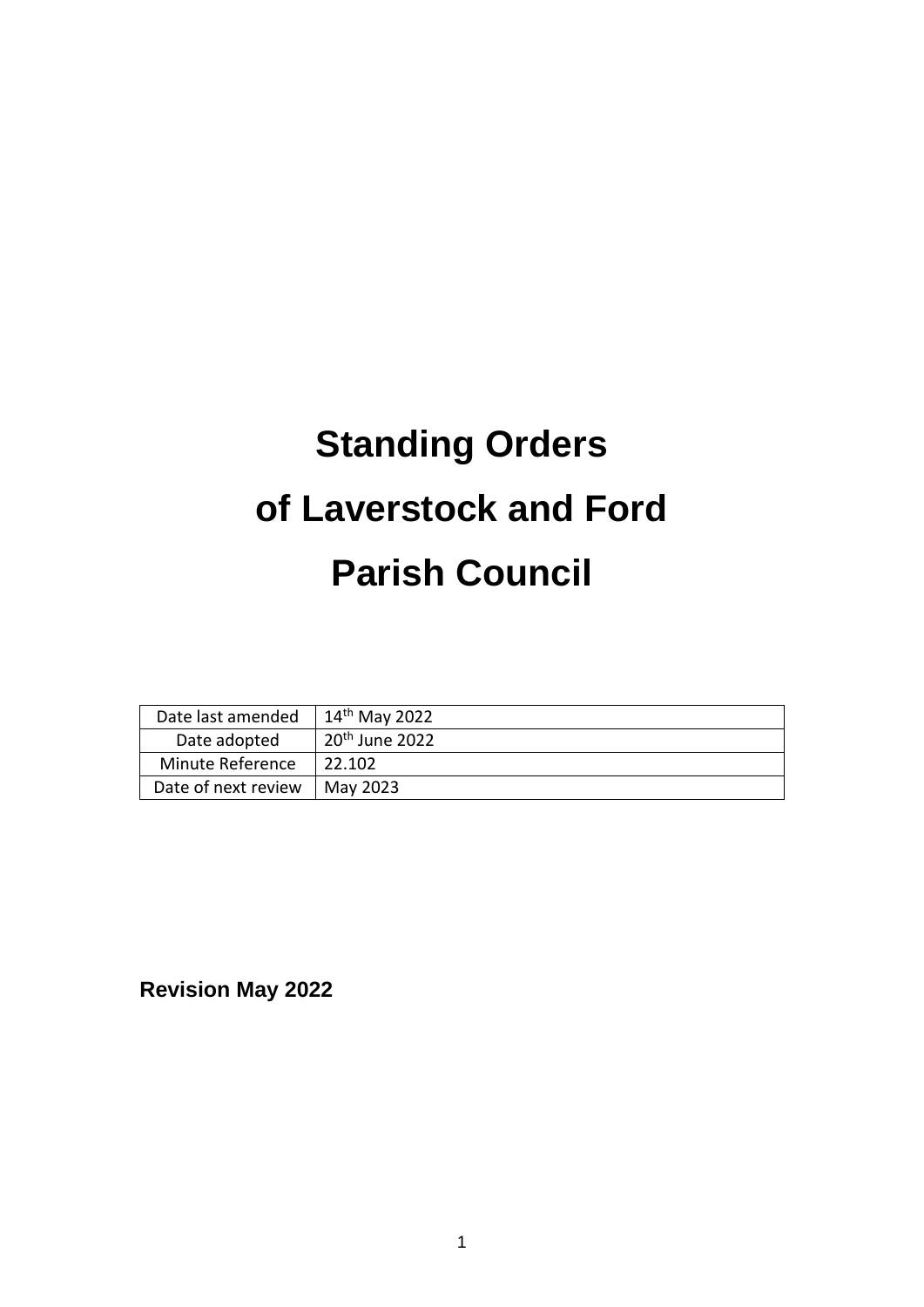| 1. |                                                                             |  |
|----|-----------------------------------------------------------------------------|--|
| 2. |                                                                             |  |
| 3. |                                                                             |  |
| 4. |                                                                             |  |
| 5. |                                                                             |  |
| 6. | Extraordinary meetings of the council, committees and sub-committees  11    |  |
| 7. |                                                                             |  |
| 8. |                                                                             |  |
| 9. | Motions for a meeting that require written notice to be given to the proper |  |
|    |                                                                             |  |
|    |                                                                             |  |
|    |                                                                             |  |
|    |                                                                             |  |
|    |                                                                             |  |
|    |                                                                             |  |
|    |                                                                             |  |
|    |                                                                             |  |
|    |                                                                             |  |
|    |                                                                             |  |
|    |                                                                             |  |
|    |                                                                             |  |
|    |                                                                             |  |
|    |                                                                             |  |
|    | 24. Communicating with district and county or unitary councillors  20       |  |
|    |                                                                             |  |
|    |                                                                             |  |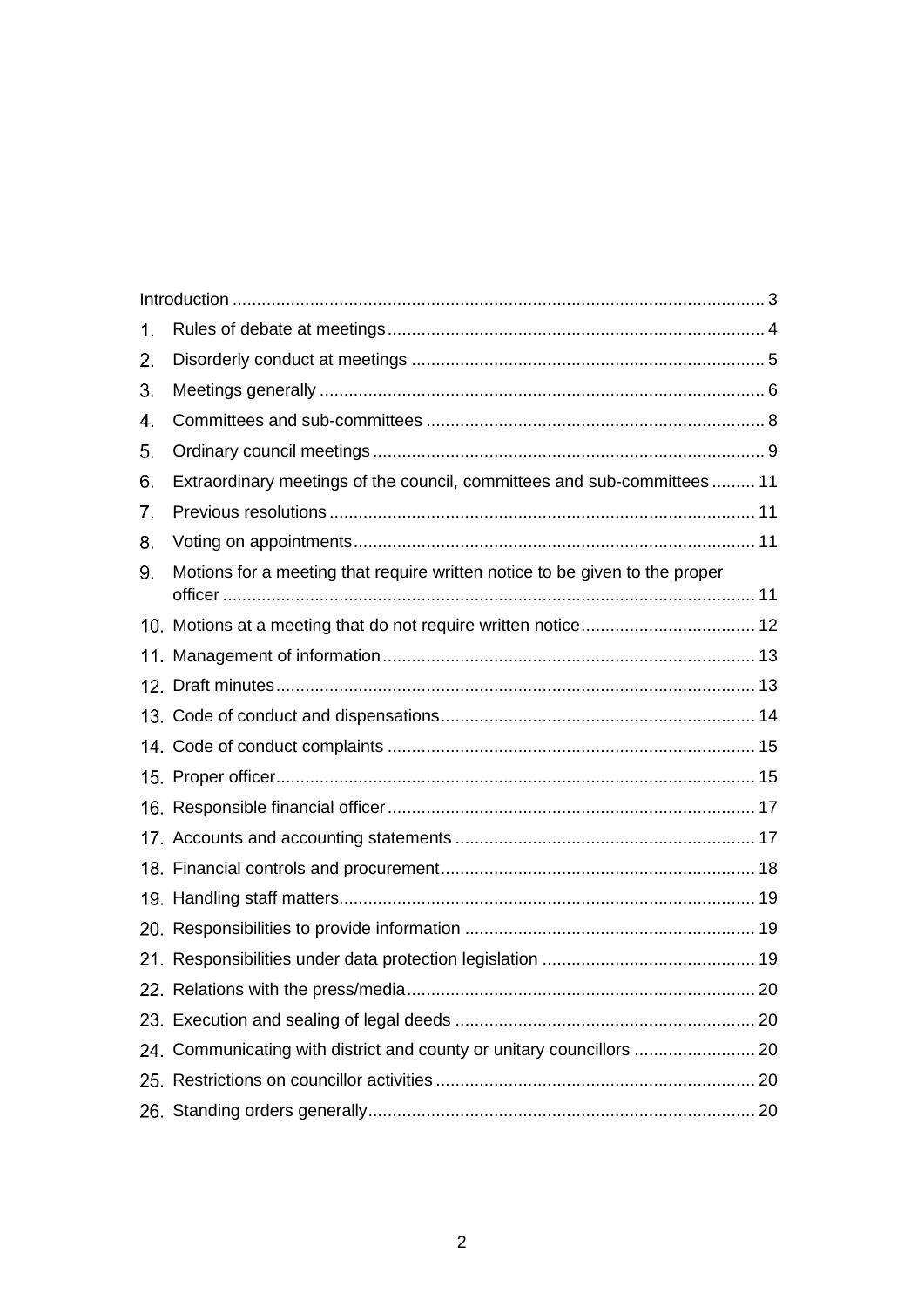### <span id="page-2-0"></span>**Introduction**

.

Standing orders are the written rules of a local council. Standing orders are essential to regulate the proceedings of a meeting. A council may also use standing orders to confirm or refer to various internal organisational and administrative arrangements. The standing orders of a council are not the same as the policies of a council but standing orders may refer to them.

Local councils operate within a wide statutory framework. Laverstock & Ford Parish Council standing orders incorporate and reference many statutory requirements to which councils are subject. It is not possible for the model standing orders to contain or reference all the statutory or legal requirements which apply to local councils. For example, it is not practical for standing orders to document all obligations under data protection legislation. The statutory requirements to which a council is subject apply whether or not they are incorporated in a council's standing orders.

Alongside the Standing Orders are the Financial Regulations which are are a separate standing orders to regulate and control the financial affairs and accounting procedures of a local council. The financial regulations, as opposed to the standing orders of a council, include most of the requirements relevant to the council's Responsible Financial Officer.

Standing Orders that are in bold type contain legal and statutory requirements. These are a mandatory part of the standing orders of all councils and should not be changed .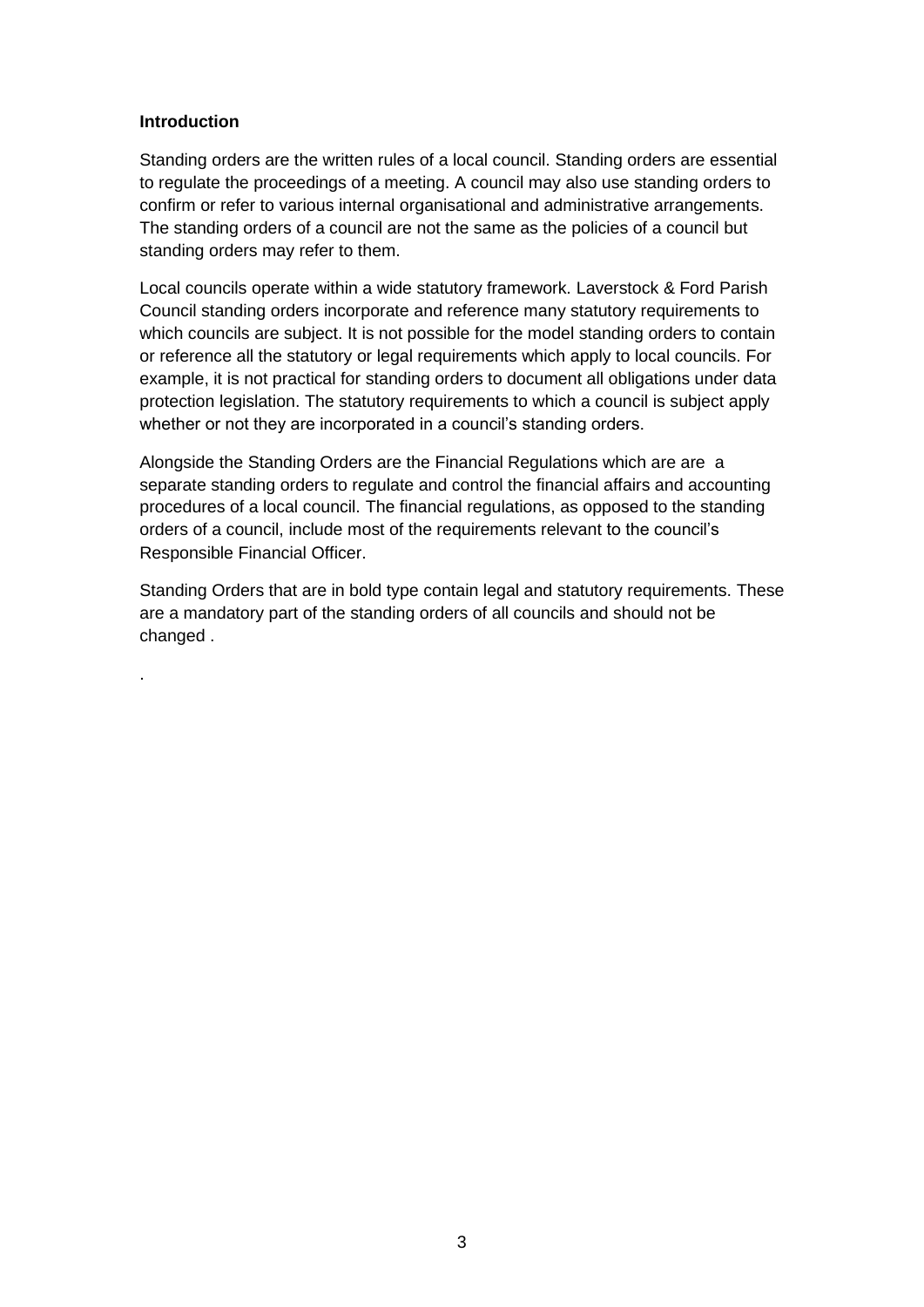#### <span id="page-3-0"></span> $1.$ **Rules of debate at meetings**

- a Motions on the agenda shall be considered in the order that they appear unless the order is changed at the discretion of the Chair of the meeting.
- b A motion (including an amendment) shall not be progressed unless it has been moved and seconded.
- c A motion on the agenda that is not moved by its proposer may be treated by the Chair of the meeting as withdrawn.
- d If a motion (including an amendment) has been seconded, it may be withdrawn by the proposer only with the consent of the seconder and the meeting.
- e An amendment is a proposal to remove or add words to a motion. It shall not negate the motion.
- f If an amendment to the original motion is carried, the original motion (as amended) becomes the substantive motion upon which further amendment(s) may be moved.
- g A councillor may move an amendment to their own motion if agreed by the meeting. If a motion has already been seconded, the amendment shall be with the consent of the seconder and the meeting.
- h If there is more than one amendment to an original or substantive motion, the amendments shall be moved in the order directed by the Chair of the meeting.
- i One or more amendments may be discussed together if the Chair of the meeting considers this expedient but each amendment shall be voted upon separately.
- j A councillor may not move more than one amendment to an original or substantive motion.
- k The mover of an amendment has no right of reply at the end of debate on it.
- l Unless permitted by the Chair of the meeting, a councillor may speak once in the debate on a motion except:
	- i. to speak on an amendment moved by another councillor;
	- ii. to move or speak on another amendment if the motion has been amended since they last spoke;
	- iii. to make a point of order;
	- iv. to give a personal explanation
- m During the debate on a motion, a councillor may interrupt only on a point of order or a personal explanation and the councillor who was interrupted shall stop speaking. A councillor raising a point of order shall identify the standing order which they consider has been breached or specify the other irregularity in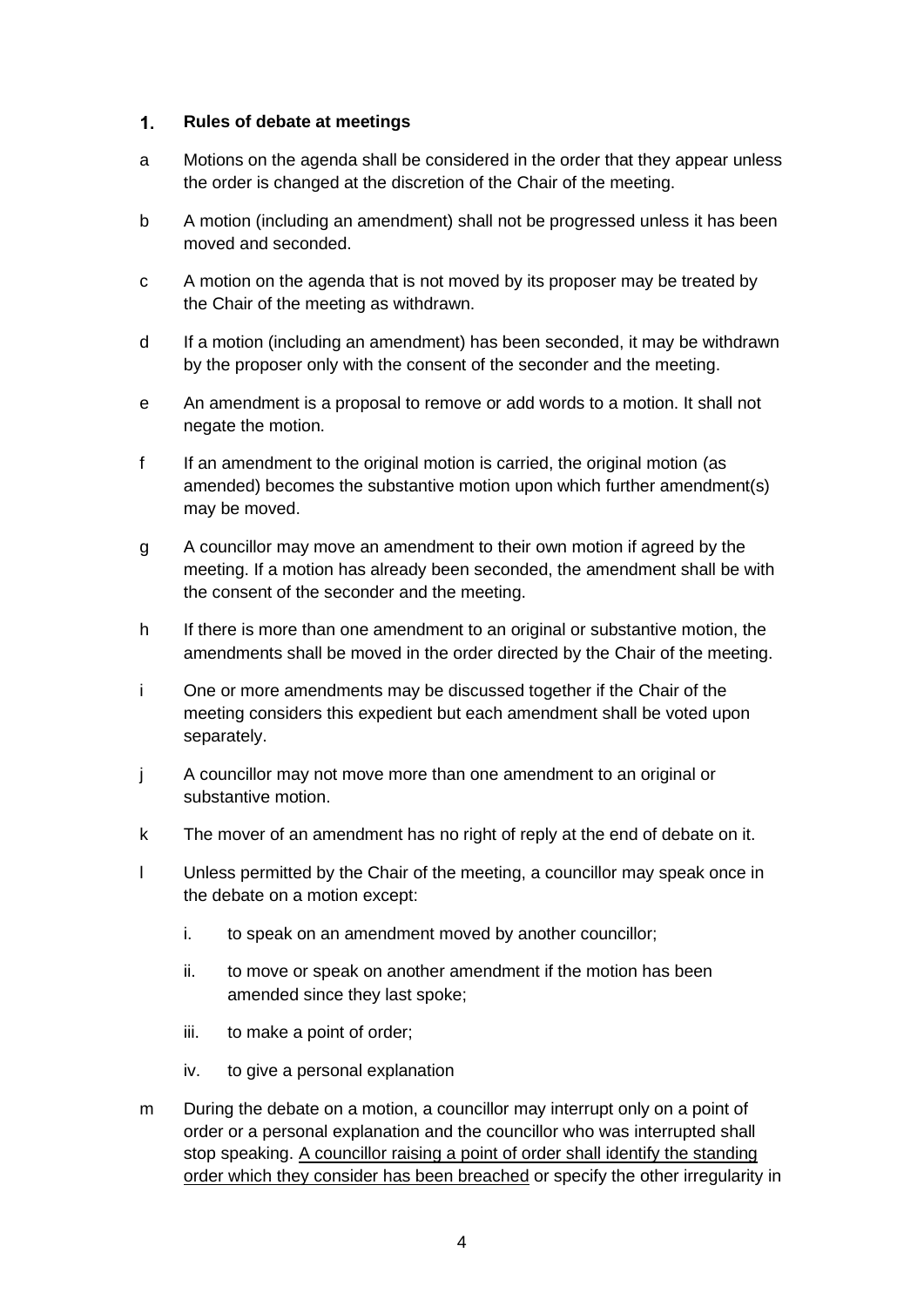the proceedings of the meeting he is concerned by.

- n A point of order shall be decided by the Chair of the meeting and their decision shall be final.
- o When a motion is under debate, no other motion shall be moved except:
	- i. to amend the motion;
	- ii. to proceed to the next business;
	- iii. to adjourn the debate;
	- iv. to put the motion to a vote;
	- v. to ask a person to be no longer heard or to leave the meeting;
	- vi. to refer a motion to a committee or sub-committee for consideration;
	- vii. to exclude the public and press;
	- viii. to adjourn the meeting; or
	- ix. to suspend particular standing order(s) excepting those which reflect mandatory statutory or legal requirements.
- s Excluding motions moved under standing order 1(o), the contributions or speeches by a councillor shall relate only to the motion under discussion and shall not exceed 3 minutes without the consent of the Chair of the meeting.

#### <span id="page-4-0"></span> $2.$ **Disorderly conduct at meetings**

- a No person shall obstruct the transaction of business at a meeting or behave offensively or improperly. If this standing order is ignored, the Chair of the meeting shall request such person(s) to moderate or improve their conduct.
- b If person(s) disregard the request of the Chair of the meeting to moderate or improve their conduct, any councillor or the Chair of the meeting may move that the person be no longer heard or be excluded from the meeting. The motion, if seconded, shall be put to the vote without discussion.
- c If a resolution made under standing order 2(b) is ignored, the Chair of the meeting may take further reasonable steps to restore order or to progress the meeting. This may include temporarily suspending or closing the meeting.
- d If the Chair of a meeting stands up all attending the meeting shall fall silent.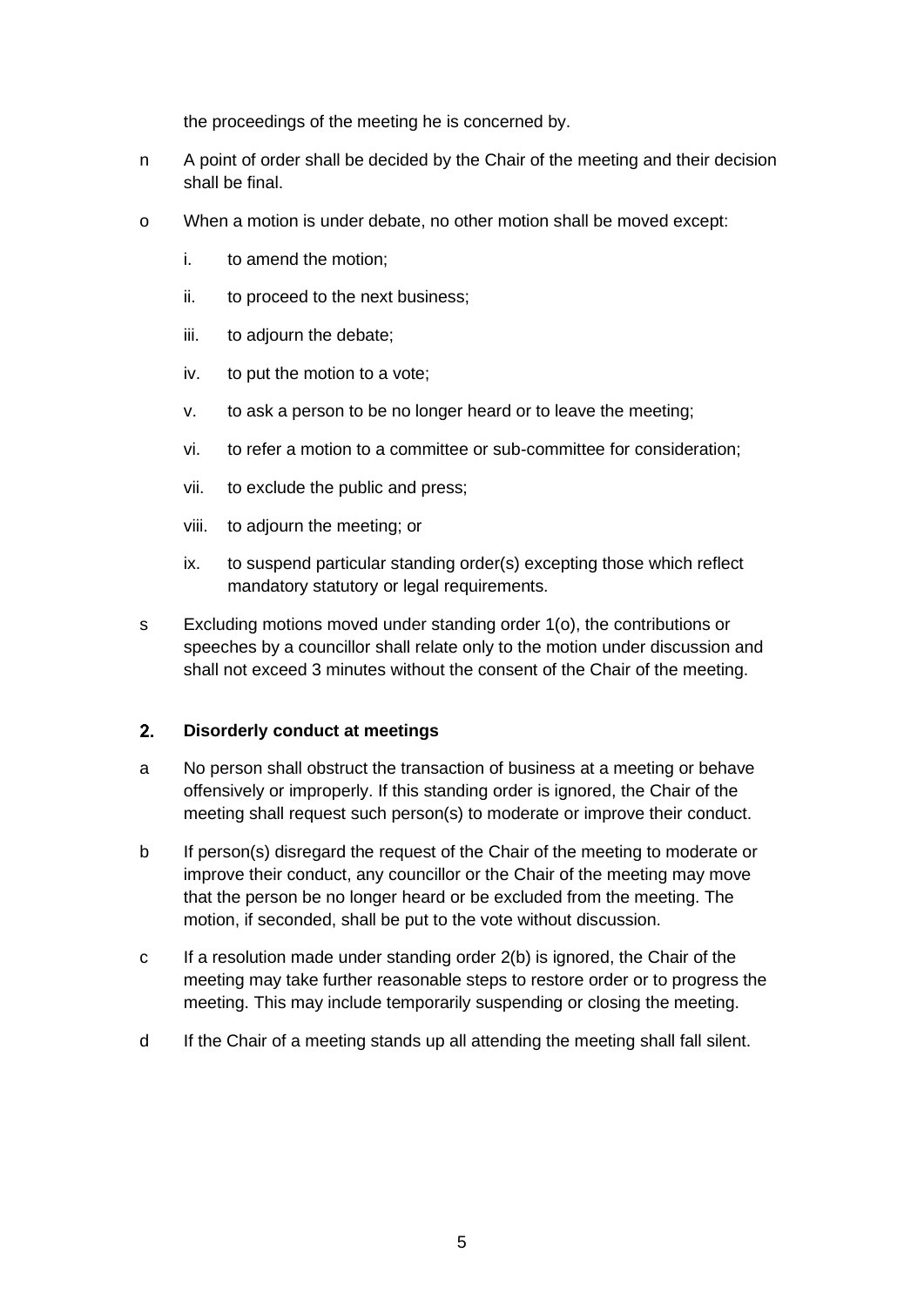<span id="page-5-0"></span> $3<sub>1</sub>$ **Meetings generally (See Colour Code for applicability at Full Council , Committees or sub comittees.)**

Full Council meetings Committee meetings Sub-committee meetings

- a **Meetings shall not take place in premises which at the time of the meeting are used for the supply of alcohol, unless no other premises are available free of charge or at a reasonable cost.**
- b **The minimum three clear days for notice of a meeting does not include the day on which notice was issued, the day of the meeting, a Sunday, a day of the Christmas break, a day of the Easter break or of a bank holiday or a day appointed for public thanksgiving or mourning.**
- c **The minimum three clear days' public notice for a meeting does not include the day on which the notice was issued or the day of the meeting unless the meeting is convened at shorter notice**
- ● d **Meetings shall be open to the public unless their presence is prejudicial to the public interest by reason of the confidential nature of the business to be transacted or for other special reasons. The public's exclusion from part or all of a meeting shall be by a resolution which shall give reasons for the public's exclusion.**
	- e Members of the public may make representations, answer questions and give evidence at a meeting which they are entitled to attend in respect of the business on the agenda as directed by the Chair.
	- f The period of time designated for public participation at a meeting in accordance with standing order 3(e) shall not exceed 15 minutes unless directed by the Chair of the meeting.
	- g Subject to standing order 3(f), a member of the public shall not speak for more than 3 minutes.
	- h In accordance with standing order 3(e), a question shall not require a response at the meeting nor start a debate on the question. The Chair of the meeting may direct that a written or oral response be given.
	- i A person who speaks at a meeting shall direct their comments to the Chair of the meeting.
	- j Only one person is permitted to speak at a time. If more than one person wants to speak, the Chair of the meeting shall direct the order of speaking.
- ● k **Subject to standing order 3(l), a person who attends a meeting is permitted to report on the meeting whilst the meeting is open to the public. To "report" means to film, photograph, make an audio recording of meeting proceedings, use any other means for enabling persons not**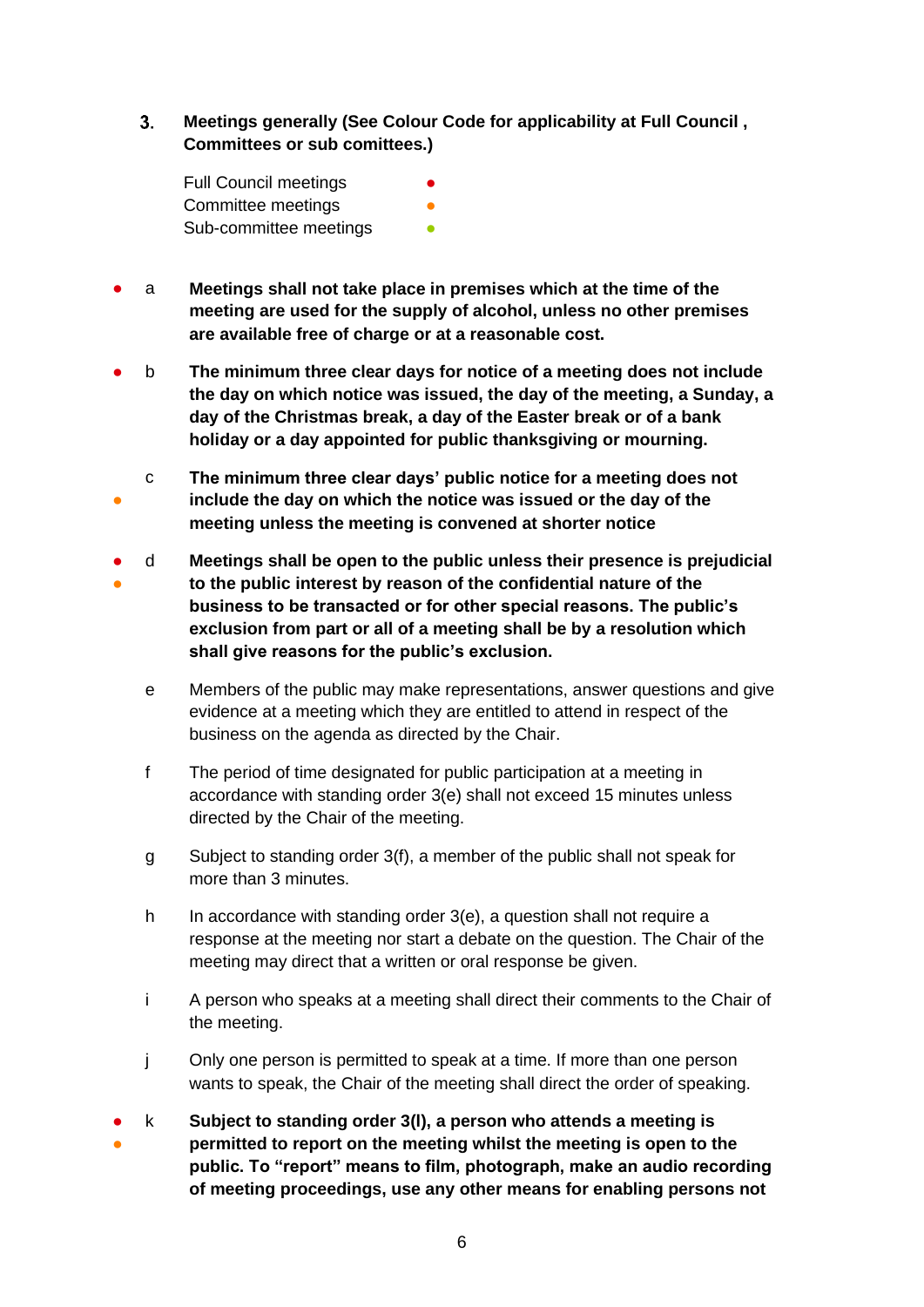**present to see or hear the meeting as it takes place or later or to report or to provide oral or written commentary about the meeting so that the report or commentary is available as the meeting takes place or later to persons not present.**

- ● l **A person present at a meeting may not provide an oral report or oral commentary about a meeting as it takes place without permission.**
- ● m **The press shall be provided with reasonable facilities for the taking of their report of all or part of a meeting at which they are entitled to be present.**
- n **Subject to standing orders which indicate otherwise, anything <b>Subject to standing authorised or required to be done by, to or before the Chair of the Council may in their absence be done by, to or before the Vice-Chair of the Council (if there is one).**
- o **The Chair of the Council, if present, shall preside at a Full Council meeting. If the Chair is absent from a meeting, the Vice-Chair of the Council (if there is one) if present, shall preside. If both the Chair and the Vice-Chair are absent from a meeting, a councillor as chosen by the councillors present at the meeting shall preside at the meeting.**
- ● p **Subject to a meeting being quorate, all questions at a meeting shall be decided by a majority of the councillors present and voting.**
- ●
- ● ● q **The Chair of a meeting may give an original vote on any matter put to the vote, and in the case of an equality of votes may exercise their casting vote whether or not they gave an original vote.**

*See standing orders 5(h) and (i) for the different rules that apply in the election of the Chair of the Council at the annual meeting of the Council.*

- r **Unless standing orders provide otherwise, voting on a question shall be by a show of hands. At the request of a councillor, the voting on any question shall be recorded so as to show whether each councillor present and voting gave their vote for or against that question.** 
	- s The minutes of a meeting shall include an accurate record of the following:
		- i. the time and place of the meeting;
		- ii. the names of councillors who are present and the names of councillors who are absent;
		- iii. interests that have been declared by councillors
		- iv. the grant of dispensations (if any) to councillors
		- v. whether a councillor left the meeting when matters that they held interests in were being considered;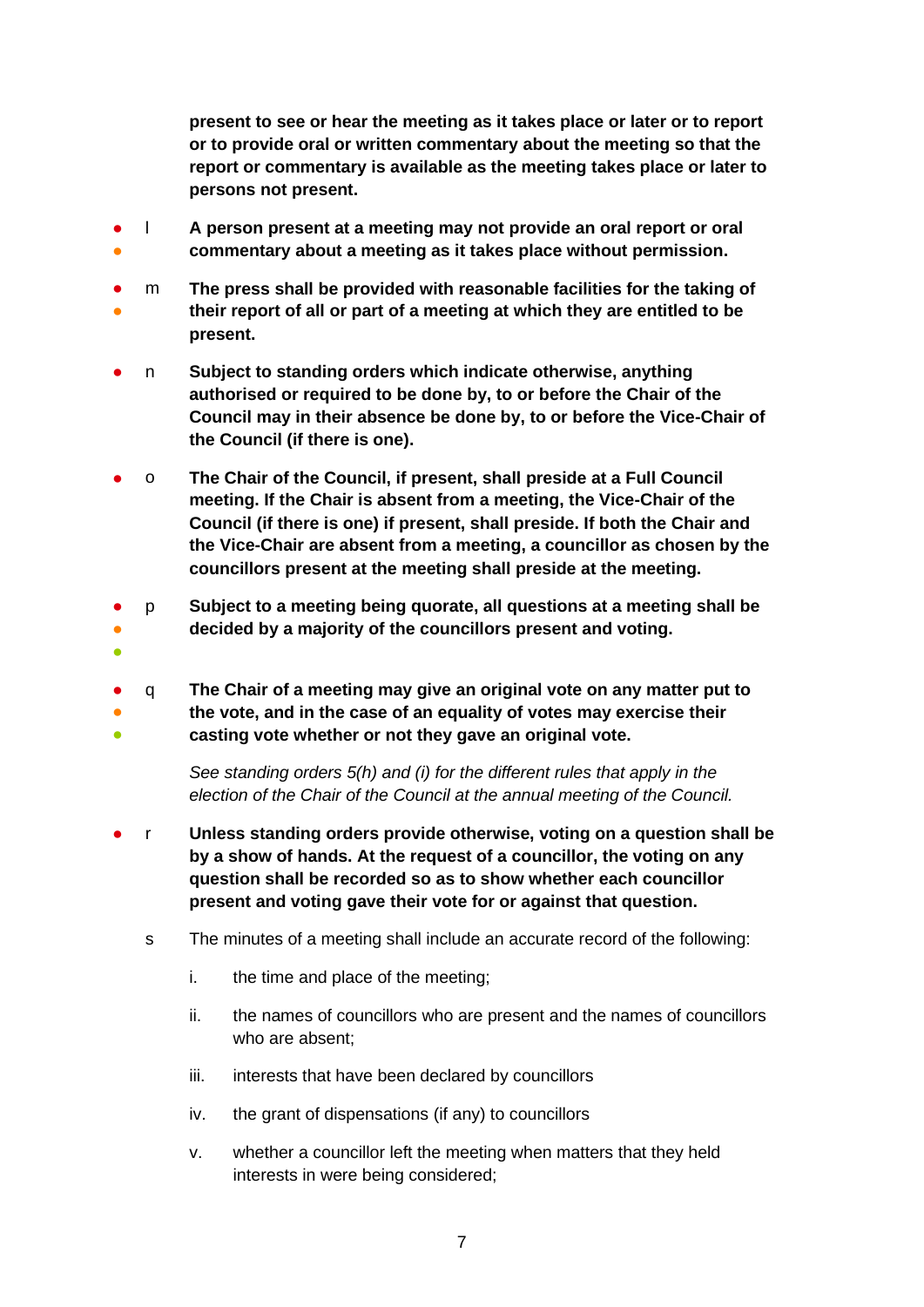- vi. if there was a public participation session; and
- vii. the resolutions made.
- t **A councillor who has a disclosable pecuniary interest or another**
- **interest as set out in the Council's code of conduct in a matter being**
- **considered at a meeting is subject to statutory limitations or restrictions under the code on their right to participate and vote on that matter.**
- u **No business may be transacted at a meeting unless at least one-third of the whole number of members of the Council are present and in no case shall the quorum of a meeting be less than three.**

*See standing order 4d(viii) for the quorum of a committee or sub-committee meeting.* 

- v **If a meeting is or becomes inquorate no business shall be transacted**
- and the meeting shall be closed. The business on the agenda for the meeting
- shall be adjourned to another meeting.
- w A meeting shall not exceed a period of 2.5 hours. If at the end of 2.5 hours
- ● the business of the meeting has not been concluded, it may be extended by a further half an hour subject to a majority vote of councillors present and voting

### <span id="page-7-0"></span> $4.$ **Committees and sub-committees**

- a **Unless the Council determines otherwise, a committee may appoint a sub-committee whose terms of reference and members shall be determined by the committee.**
- b **The members of a committee may include non-councillors unless it is a committee which regulates and controls the finances of the Council.**
- c **Unless the Council determines otherwise, all the members of an advisory committee and a sub-committee of the advisory committee may be noncouncillors.**
- d The Council may appoint standing committees or other committees as may be necessary, and:
	- i. shall determine their terms of reference;
	- ii. shall permit a committee, other than in respect of the ordinary meetings of a committee, to determine the number and time of its meetings;
	- iii. shall, subject to standing orders 4(b) and (c), appoint and determine the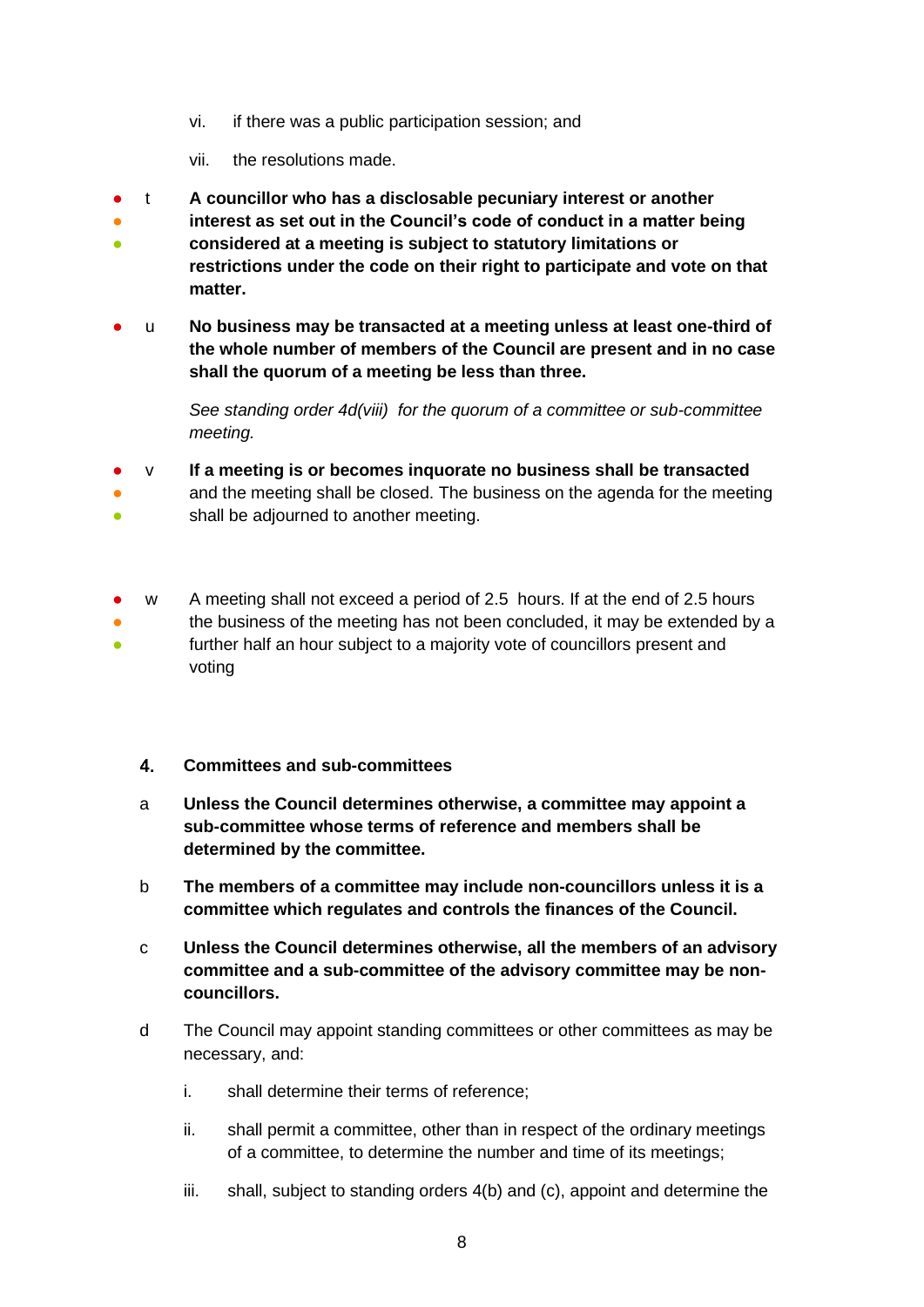terms of office of members of such a committee;

- iv. shall, after it has appointed the members of a standing committee, appoint the Chair of the standing committee;
- v. shall permit a committee other than a standing committee, to appoint its own Chair at the first meeting of the committee;
- vi. shall determine the place, notice requirements and quorum for a meeting of a committee and a sub-committee which, in both cases, shall be no less than three;
- vii. shall determine if the public may participate at a meeting of a committee;
- viii. shall determine if the public and press are permitted to attend the meeting of a sub-committee and also the advance public notice requirements, if any, required for the meetings of a sub-committee.
- ix. may dissolve a committee or a sub-committee.

#### <span id="page-8-0"></span> $5.$ **Ordinary council meetings**

- a **In an election year, the annual meeting of the Council shall be held on or within 14 days following the day on which the councillors elected take office.**
- b **In a year which is not an election year, the annual meeting of the Council shall be held on such day in May as the Council decides.**
- c **In addition to the annual meeting of the Council, at least three other ordinary meetings shall be held in each year on such dates and times as the Council decides.**
- d **The first business conducted at the annual meeting of the Council shall be the election of the Chair and Vice-Chair (if there is one) of the Council.**
- e **The Chair of the Council, unless they have resigned or becomes disqualified, shall continue in office and preside at the annual meeting until their successor is elected at the next annual meeting of the Council.**
- f **The Vice-Chair of the Council, if there is one, unless they resign or become disqualified, shall hold office until immediately after the election of the Chair of the Council at the next annual meeting of the Council.**
- g **In an election year, if the current Chair of the Council has not been reelected as a member of the Council, they shall preside at the annual meeting until a successor Chair of the Council has been elected. The current Chair of the Council shall not have an original vote in respect of the election of the new Chair of the Council but shall give a casting vote in the case of an equality of votes.**
- h **In an election year, if the current Chair of the Council has been re-elected as a member of the Council, they shall preside at the annual meeting until**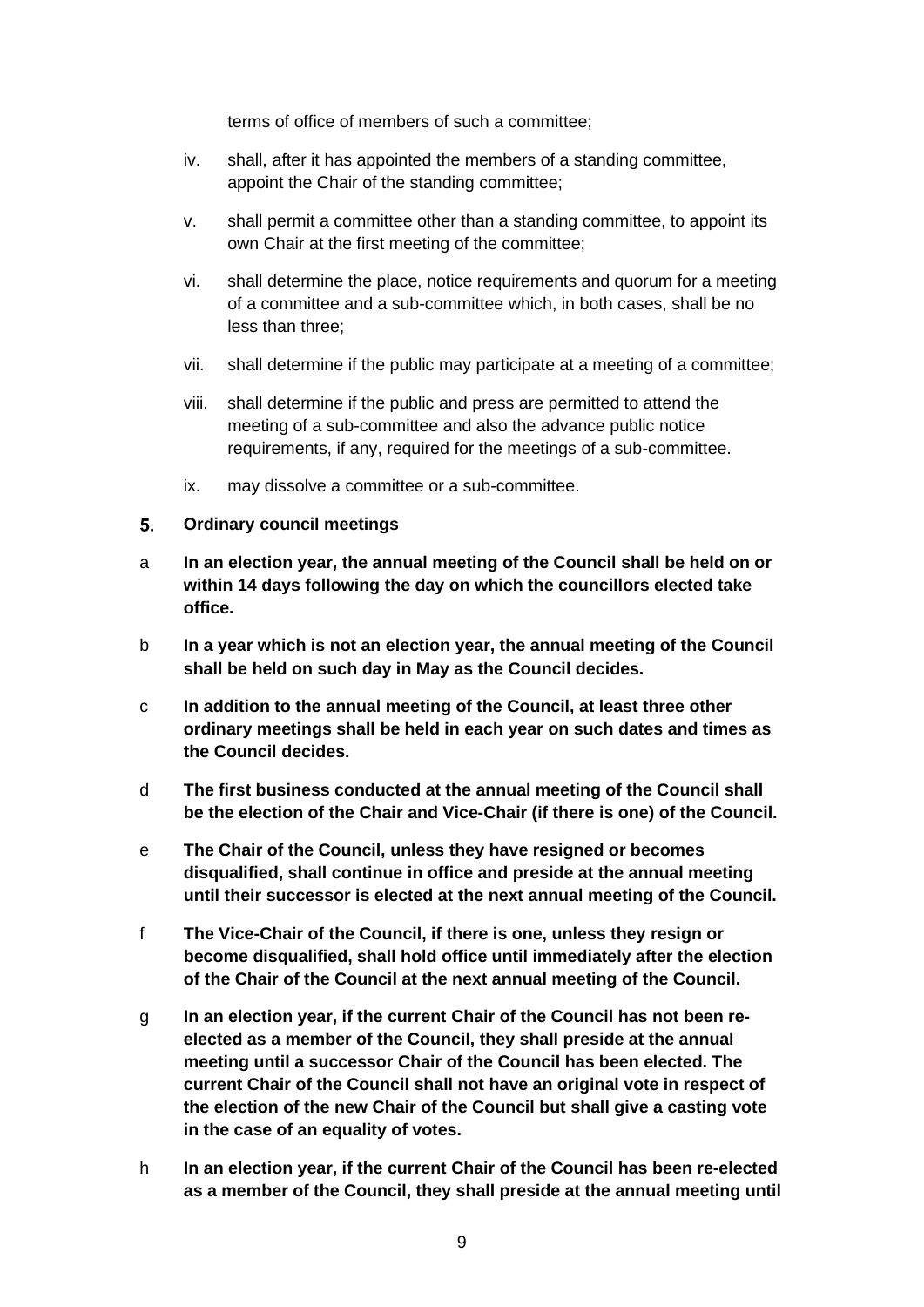**a new Chair of the Council has been elected. They may exercise an original vote in respect of the election of the new Chair of the Council and shall give a casting vote in the case of an equality of votes.**

- i Following the election of the Chair of the Council and Vice-Chair (if there is one) of the Council at the annual meeting, the business shall include:
	- i. **In an election year, delivery by the Chair of the Council and councillors of their acceptance of office forms unless the Council resolves for this to be done at a later date. In a year which is not an election year, delivery by the Chair of the Council of their acceptance of office form unless the Council resolves for this to be done at a later date;**
	- ii. Confirmation of the accuracy of the minutes of the last meeting of the Council;
	- iii. Receipt of the minutes of the last meeting of a committee;
	- iv. Consideration of the recommendations made by a committee;
	- v. Review of delegation arrangements to committees, sub-committees, staff and other local authorities;
	- vi. Review of the terms of reference for committees;
	- vii. Appointment of members to existing committees;
	- viii. Appointment of any new committees in accordance with standing order 4;
	- ix. Review of arrangements (including legal agreements) with other local authorities, not-for-profit bodies and businesses.
	- x. Review of representation on or work with external bodies and arrangements for reporting back;
	- xi. In an election year, to make arrangements with a view to the Council becoming eligible to exercise the general power of competence in the future;
	- xii. Review of inventory of land and other assets including buildings and office equipment;
	- xiii. Confirmation of arrangements for insurance cover in respect of all insurable risks;
	- xiv. Review of the Council's and/or staff subscriptions to other bodies;
	- xv. Review of the Council's complaints procedure;
	- xvi. Review of the Council's policies, procedures and practices in respect of its obligations under freedom of information and data protection legislation (*see also standing orders 11, 20 and 21*);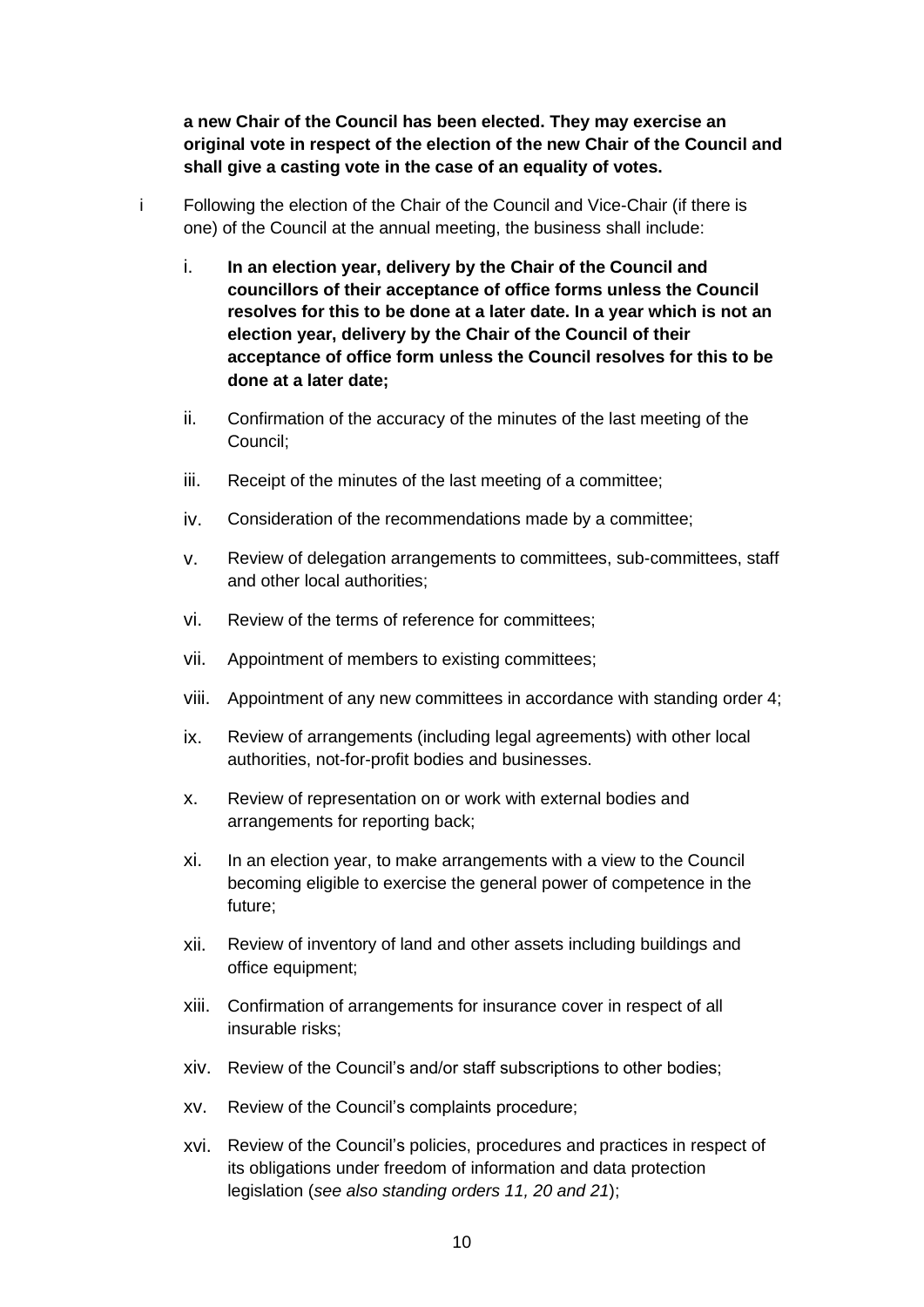- xvii. Review of the Council's policy for dealing with the press/media;
- xviii. Review of the Council's employment policies and procedures;
- xix. Review of the Council's expenditure incurred under s.137 of the Local Government Act 1972 or the general power of competence.
- xx. Determining the time and place of ordinary meetings of the Council up to and including the next annual meeting of the Council.
- <span id="page-10-0"></span>6. **Extraordinary meetings of the council, committees and sub-committees**
- a **The Chair of the Council may convene an extraordinary meeting of the Council at any time.**
- b **If the Chair of the Council does not call an extraordinary meeting of the Council within seven days of having been requested in writing to do so by two councillors, any two councillors may convene an extraordinary meeting of the Council. The public notice giving the time, place and agenda for such a meeting shall be signed by the two councillors.**
- c The Chair of a committee or a sub-committee may convene an extraordinary meeting of the committee or the sub-committee at any time.

#### <span id="page-10-1"></span> $\overline{7}$ **Previous resolutions**

- a A resolution shall not be reversed within six months except either by a special motion, which requires written notice by at least 6 councillors to be given to the Proper Officer in accordance with standing order 9, or by a motion moved in pursuance of the recommendation of a committee or a sub-committee.
- b When a motion moved pursuant to standing order 7(a) has been disposed of, no similar motion may be moved for a further six months.

#### <span id="page-10-2"></span>8. **Voting on appointments and co-options**

a Where more than two persons have been nominated for a position to be filled by the Council and none of those persons has received an absolute majority of votes in their favour, the name of the person having the least number of votes shall be struck off the list and a fresh vote taken. This process shall continue until a majority of votes is given in favour of one person. A tie in votes may be settled by the casting vote exercisable by the Chair of the meeting.

### <span id="page-10-3"></span> $9<sub>-</sub>$ **Motions for a meeting that require written notice to be given to the proper officer**

a A motion shall relate to the responsibilities of the meeting for which it is tabled and in any event shall relate to the performance of the Council's statutory functions, powers and obligations or an issue which specifically affects the Council's area or its residents.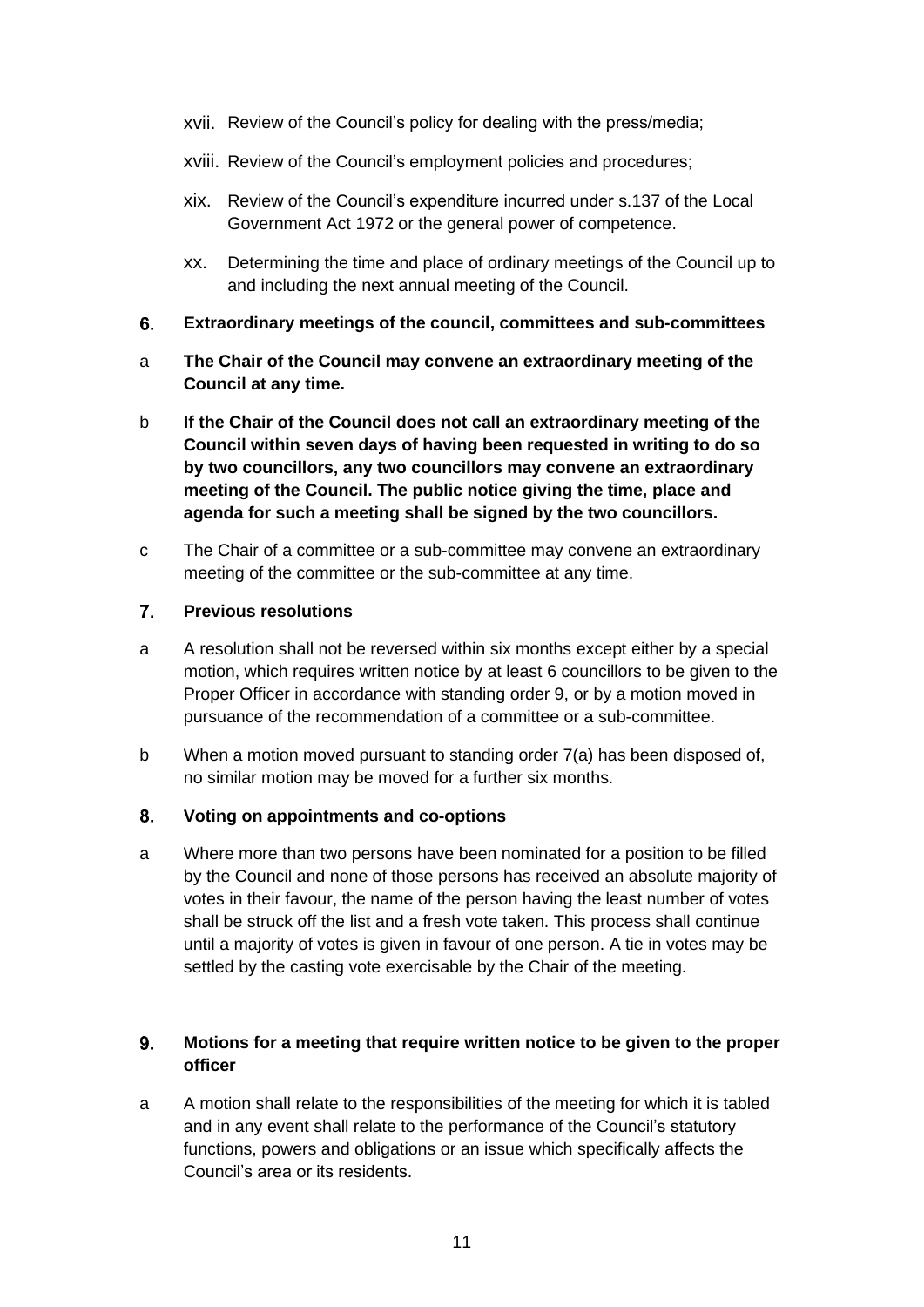- b Subject to the provisions of pargraph 10 below, no motion may be moved at a meeting unless it is on the agenda and the mover has given written notice of its wording to the Proper Officer at least 8 clear days before the meeting. Clear days do not include the day of the notice or the day of the meeting.
- c The Proper Officer may, before including a motion on the agenda received in accordance with standing order 9(b), correct obvious grammatical or typographical errors in the wording of the motion.
- d If the Proper Officer considers the wording of a motion received in accordance with standing order 9(b) is not clear in meaning, the motion shall be rejected until the mover of the motion resubmits it, so that it can be understood, in writing, to the Proper Officer at least 8 clear days before the meeting.
- e If the wording or subject of a proposed motion is considered improper, the Proper Officer shall consult with the Chair of the forthcoming meeting or, as the case may be, the councillors who have convened the meeting, to consider whether the motion shall be included in the agenda or rejected.
- f The decision of the Proper Officer as to whether or not to include the motion on the agenda shall be final.
- g Motions received shall be recorded and numbered in the order that they are received.
- h Motions rejected shall be recorded with an explanation by the Proper Officer of the reason for rejection.

#### <span id="page-11-0"></span> $10.$ **Motions at a meeting that do not require written notice**

- a The following motions may be moved at a meeting without written notice to the Proper Officer:
	- i. to correct an inaccuracy in the draft minutes of a meeting;
	- ii. to move to a vote;
	- iii. to defer consideration of a motion;
	- iv. to refer a motion to a particular committee or sub-committee;
	- v. to appoint a person to preside at a meeting;
	- vi. to change the order of business on the agenda;
	- vii. to proceed to the next business on the agenda;
	- viii. to require a written report;
	- ix. to appoint a committee or sub-committee and their members;
	- x. to extend the time limits for speaking;
	- xi. to exclude the press and public from a meeting in respect of confidential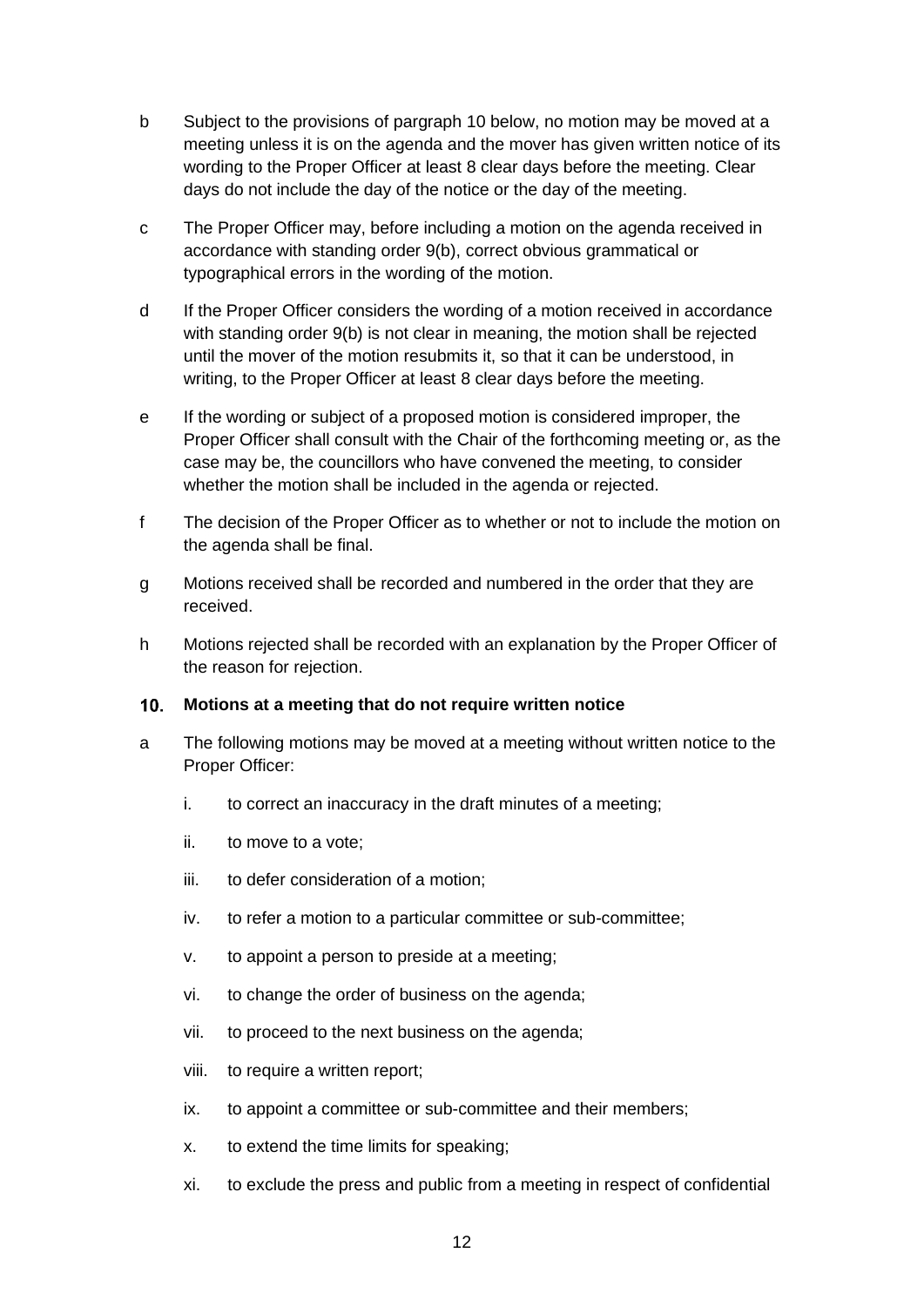or other information which is prejudicial to the public interest;

- xii. to not hear further from a councillor or a member of the public;
- xiii. to exclude a councillor or member of the public for disorderly conduct;
- xiv. to temporarily suspend the meeting;
- xv. to suspend a particular standing order (unless it reflects mandatory statutory or legal requirements);
- xvi. to adjourn the meeting; or
- xvii. to close the meeting.

### <span id="page-12-0"></span>**Management of information**

See also standing order 20.

- a **The Council shall have in place and keep under review, technical and organisational measures to keep secure information (including personal data) which it holds in paper and electronic form. Such arrangements shall include deciding who has access to personal data and encryption of personal data.**
- b **The Council shall have in place, and keep under review, policies for the retention and safe destruction of all information (including personal data) which it holds in paper and electronic form. The Council's retention policy shall confirm the period for which information (including personal data) shall be retained or if this is not possible the criteria used to determine that period (e.g. the Limitation Act 1980).**
- c **The agenda, papers that support the agenda and the minutes of a meeting shall not disclose or otherwise undermine confidential information or personal data without legal justification.**
- d **Councillors, staff, the Council's contractors and agents shall not disclose confidential information or personal data without legal justification.**

### <span id="page-12-1"></span>**Draft minutes**

- a If the draft minutes of a preceding meeting have been served on councillors with the agenda to attend the meeting at which they are due to be approved for accuracy, they shall be taken as read.
- b There shall be no discussion about the draft minutes of a preceding meeting except in relation to their accuracy. A motion to correct an inaccuracy in the draft minutes shall be moved in accordance with standing order 10(a)(i).
- c The accuracy of draft minutes, including any amendment(s) made to them, shall be confirmed by resolution and shall be signed by the Chair of the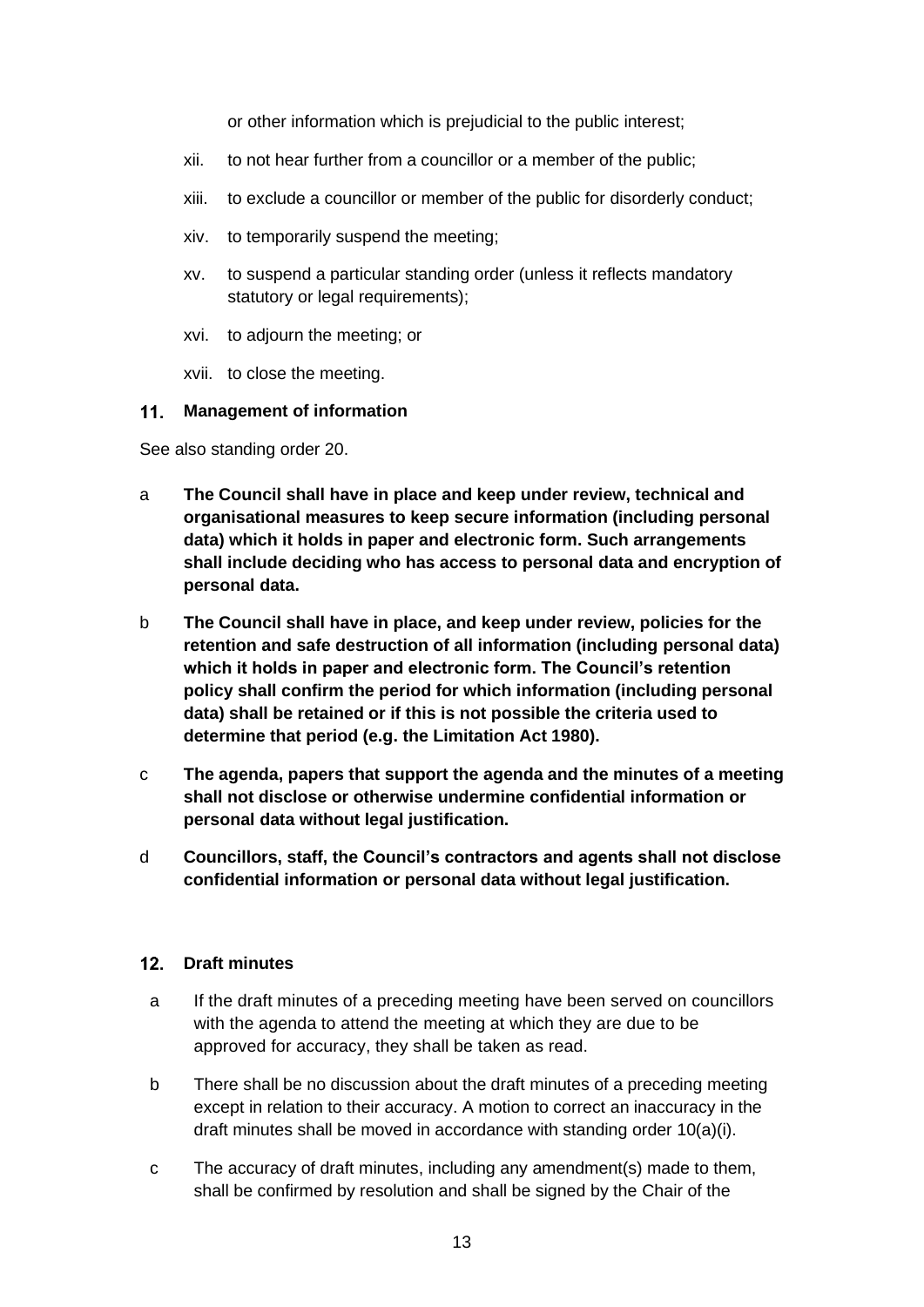meeting and stand as an accurate record of the meeting to which the minutes relate.

d **The Council shall publish draft minutes on a website which is publicly accessible and free of charge not later than one month after the meeting has taken place.**

## <span id="page-13-0"></span>**Code of conduct and dispensations**

- a All councillors and non-councillors appointed to committees shall observe the code of conduct adopted by the Council.
- b Unless he has been granted a dispensation, a councillor or non-councillor with voting rights shall withdraw from a meeting when it is considering a matter in which he has a disclosable pecuniary interest. They may return to the meeting after it has considered the matter in which he had the interest.
- c Unless they have been granted a dispensation, a councillor or non-councillor with voting rights shall withdraw from a meeting when it is considering a matter in which he has another interest if so required by the Council's code of conduct. They may return to the meeting after it has considered the matter in which he had the interest.
- d **Dispensation requests shall be in writing and submitted to the Proper Officer** as soon as possible before the meeting, or failing that, at the start of the meeting for which the dispensation is required.
- e A decision as to whether to grant a dispensation shall be made by the Proper Officer.
- f A dispensation request shall confirm:
	- i. the description and the nature of the disclosable pecuniary interest or other interest to which the request for the dispensation relates;
	- ii. whether the dispensation is required to participate at a meeting in a discussion only or a discussion and a vote;
	- iii. the date of the meeting or the period (not exceeding four years) for which the dispensation is sought; and
	- iv. an explanation as to why the dispensation is sought.
- g Subject to standing orders 13(d) and (f), a dispensation request shall be considered by the Proper Officer before the meeting or, if this is not possible, at the start of the meeting for which the dispensation is required
- **h A dispensation may be granted in accordance with standing order 13(e) if having regard to all relevant circumstances any of the following apply:**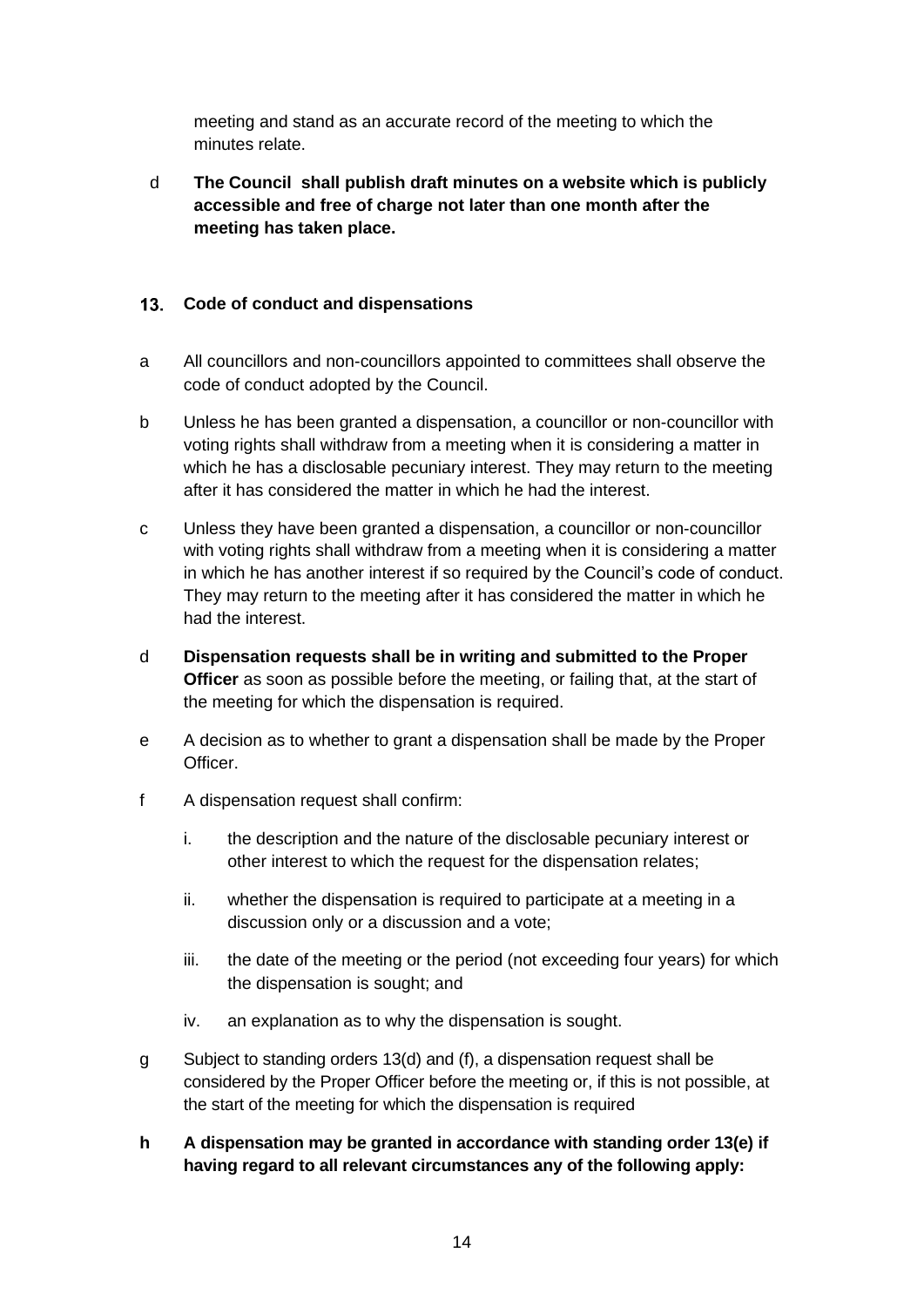- **i. without the dispensation the number of persons prohibited from participating in the particular business would be so great a proportion of the meeting transacting the business as to impede the transaction of the business;**
- **ii. granting the dispensation is in the interests of persons living in the Council's area; or**
- **iii. it is otherwise appropriate to grant a dispensation.**

## <span id="page-14-0"></span>**Code of conduct complaints**

- a Upon notification by Wiltshire Council that it is dealing with a complaint that a councillor or non-councillor with voting rights has breached the Council's code of conduct, the Proper Officer shall, subject to standing order 11, report this to the Council.
- b Where the notification in standing order 14(a) relates to a complaint made by the Proper Officer, the Proper Officer shall notify the Chair of Council of this fact, and the Chair shall nominate another staff member to assume the duties of the Proper Officer in relation to the complaint until it has been determined and the Council has agreed what action, if any, to take in accordance with standing order 14(d).
- c The Council may:
	- i. provide information or evidence where such disclosure is necessary to investigate the complaint or is a legal requirement;
	- ii. seek information relevant to the complaint from the person or body with statutory responsibility for investigation of the matter;
- d **Upon notification by Wiltshire Council that a councillor or non-councillor with voting rights has breached the Council's code of conduct, the Council shall consider what, if any, action to take against him. Such action excludes disqualification or suspension from office.**
- <span id="page-14-1"></span>15. Proper officer
- a The Proper Officer shall be the clerk or Deputy Clerk nominated by the Council to undertake the work of the Proper Officer when the Proper Officer is absent.
- b The Proper Officer shall:
	- i. **at least three clear days before a meeting of the council, a committee** or a sub-committee**,**
		- **serve on councillors by delivery or post at their residences or by email authenticated in such manner as the Proper Officer thinks fit, a signed summons confirming the time, place and the agenda (provided the councillor has consented to service by email), and**
		- **Provide, in a conspicuous place, public notice of the time, place**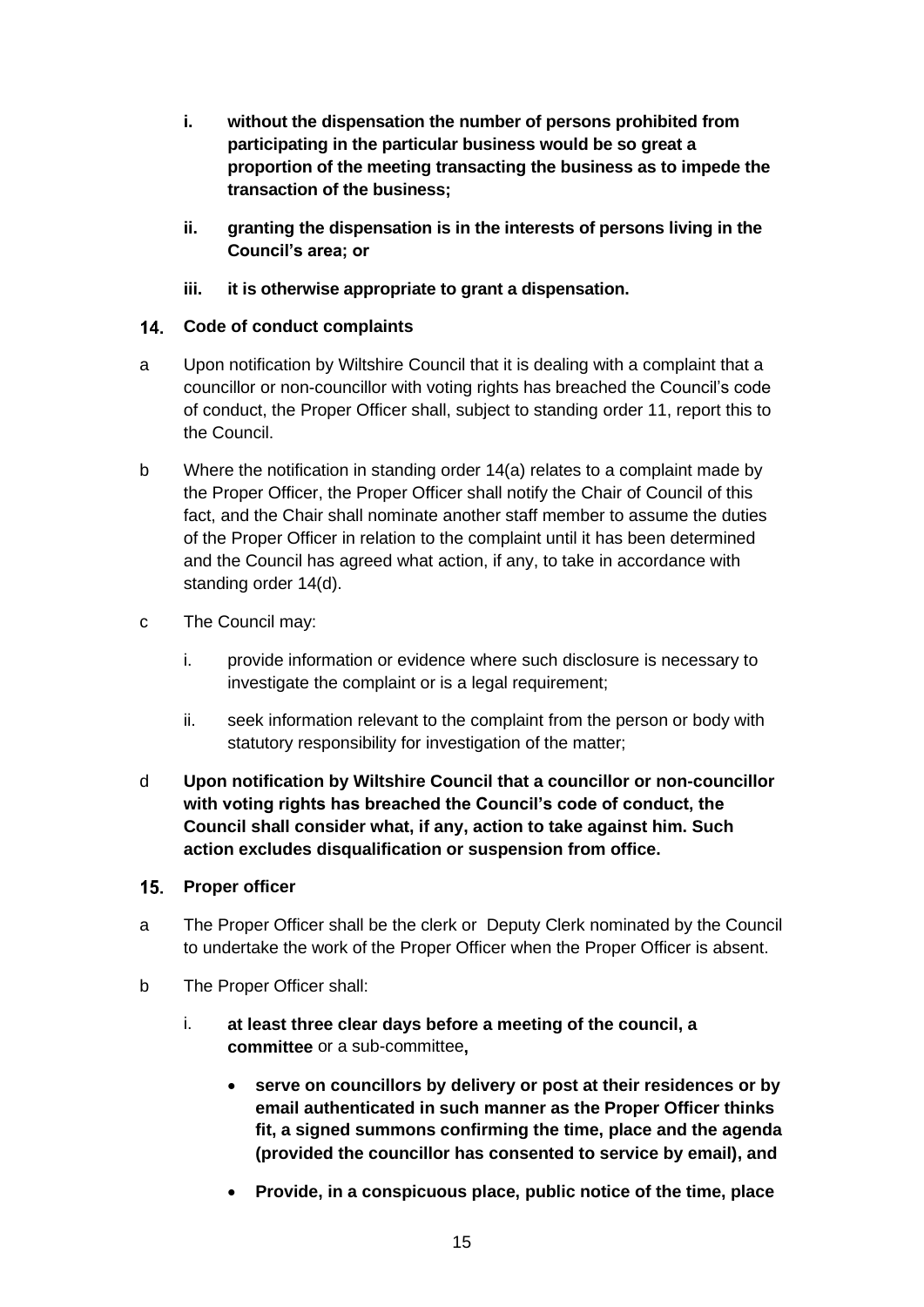## **and agenda (provided that the public notice with agenda of an extraordinary meeting of the Council convened by councillors is signed by them).**

*See standing order 3(b) for the meaning of clear days for a meeting of a full council and standing order 3(c) for the meaning of clear days for a meeting of a committee;*

- ii. subject to standing order 9, include on the agenda all motions in the order received unless a councillor has given written notice at least 7 days before the meeting confirming their withdrawal of it;
- iii. **convene a meeting of the Council for the election of a new Chair of the Council, occasioned by a casual vacancy in their office;**
- iv. **facilitate inspection of the minute book by local government electors;**
- v. **receive and retain copies of byelaws made by other local authorities;**
- vi. hold acceptance of office forms from councillors;
- vii. hold a copy of every councillor's register of interests;
- viii. assist with responding to requests made under freedom of information legislation and rights exercisable under data protection legislation, in accordance with the Council's relevant policies and procedures;
- ix. receive and send general correspondence and notices on behalf of the Council except where there is a resolution to the contrary;
- x. assist in the organisation of, storage of, access to, security of and destruction of information held by the Council in paper and electronic form subject to the requirements of data protection and freedom of information legislation and other legitimate requirements (e.g. the Limitation Act 1980);
- xi. arrange for legal deeds to be executed; (*see also standing order 23);*
- xii. arrange or manage the prompt authorisation, approval, and instruction regarding any payments to be made by the Council in accordance with its financial regulations;
- xiii. record every planning application notified to the Council and the Council's response to the local planning authority;
- xiv. manage access to information about the Council via the publication scheme; and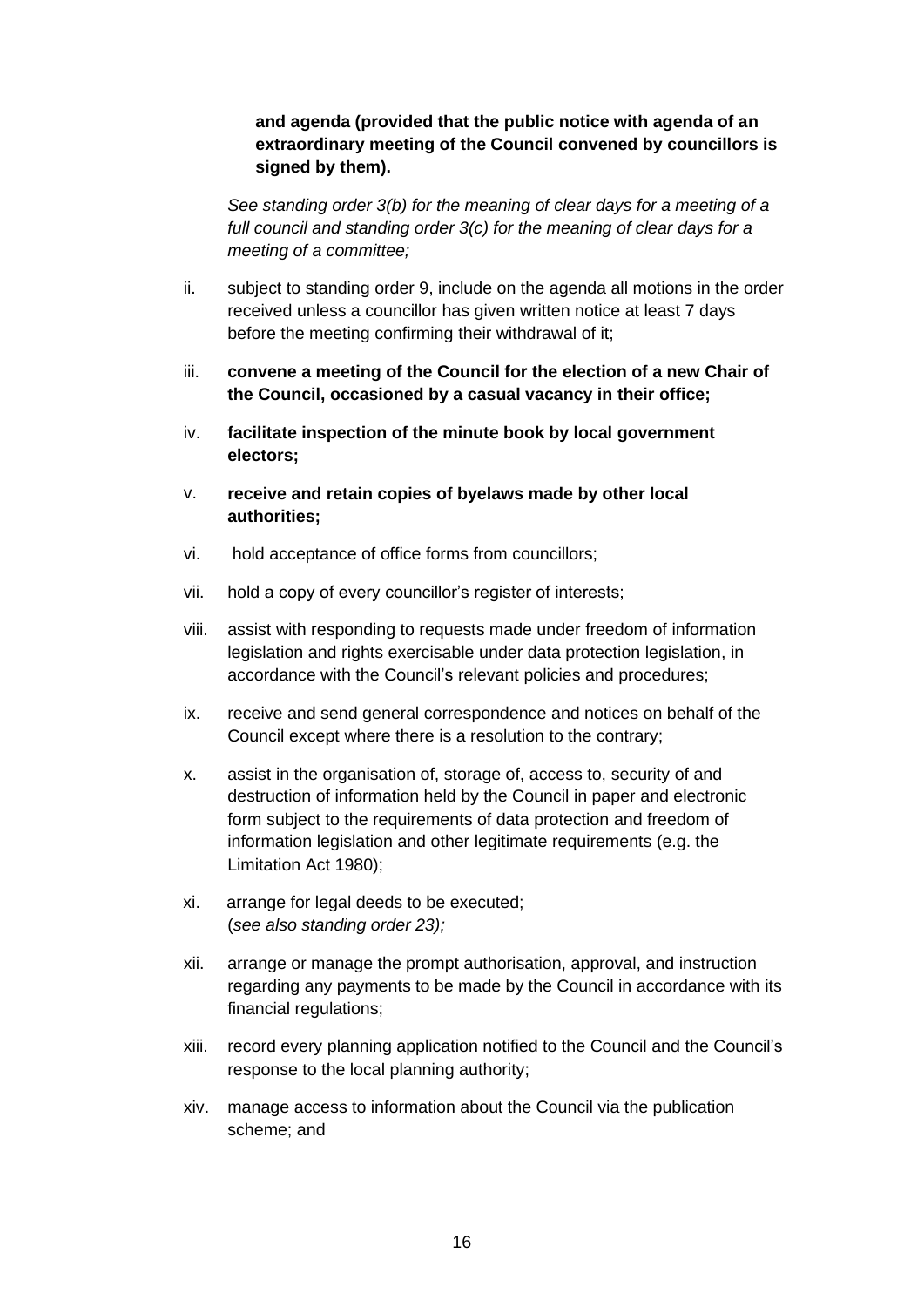### <span id="page-16-0"></span>16. **Responsible Financial Officer**

a The Council shall appoint appropriate staff member(s) to undertake the work of the Responsible Financial Officer when the Clerk/ Responsible Financial Officer is absent.

### <span id="page-16-1"></span> $17.$ **Accounts and accounting statements**

- a "Proper practices" in standing orders refer to the most recent version of "Governance and Accountability for Local Councils – a Practitioners' Guide".
- b All payments by the Council shall be authorised, approved and paid in accordance with the law, proper practices and the Council's financial regulations.
- c The Responsible Financial Officer shall supply to each councillor as soon as practicable after 30 June, 30 September and 31 December in each year a statement to summarise:
	- i. the Council's receipts and payments (or income and expenditure) for each quarter;
	- ii. the Council's aggregate receipts and payments (or income and expenditure) for the year to date;
	- iii. the balances held at the end of the quarter being reported and

which includes a comparison with the budget for the financial year and highlights any actual or potential overspends.

- d As soon as possible after the financial year end at 31 March, the Responsible Financial Officer shall provide:
	- i. each councillor with a statement summarising the Council's receipts and payments (or income and expenditure) for the last quarter and the year to date for information; and
	- ii. to the Council the accounting statements for the year in the form of Section 2 of the annual governance and accountability return, as required by proper practices, for consideration and approval.
- e The year-end accounting statements shall be prepared in accordance with proper practices and apply the form of accounts determined by the Council (receipts and payments, or income and expenditure) for the year to 31 March. A completed draft annual governance and accountability return shall be presented to all councillors at least 14 days prior to anticipated approval by the Council. The annual governance and accountability return of the Council, which is subject to external audit, including the annual governance statement, shall be presented to the Council for consideration and formal approval before 30 June.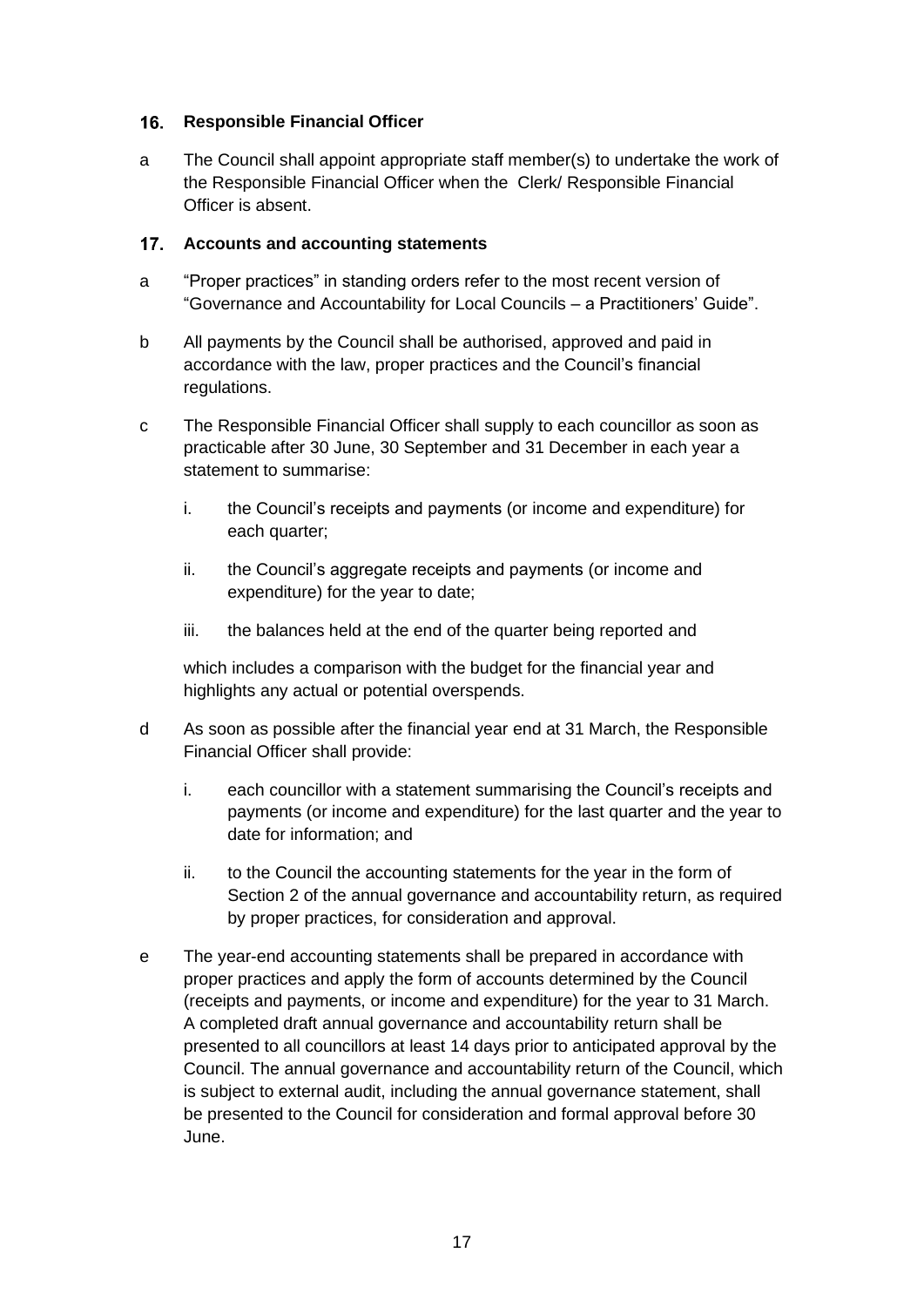### <span id="page-17-0"></span>**Financial controls and procurement**

- a. The Council shall consider and approve financial regulations which shall include detailed arrangements in respect of the following:
	- i. the keeping of accounting records and systems of internal controls;
	- ii. the assessment and management of financial risks faced by the Council;
	- iii. the work of the independent internal auditor in accordance with proper practices and the receipt of regular reports from the internal auditor, which shall be required at least annually;
	- iv. the inspection and copying by councillors and local electors of the Council's accounts and/or orders of payments; and
	- v. whether contracts with an estimated value below **£25,000** due to special circumstances are exempt from a tendering process or procurement exercise.
- b. Financial regulations shall be reviewed regularly and at least annually for fitness of purpose.
- c. **A public contract regulated by the Public Contracts Regulations 2015 with an estimated value in excess of £25,000 but less than the relevant thresholds in standing order 18(f) is subject to Regulations 109-114 of the Public Contracts Regulations 2015 which include a requirement on the Council to advertise the contract opportunity on the Contracts Finder website regardless of what other means it uses to advertise the opportunity unless it proposes to use an existing list of approved suppliers (framework agreement).**
- d. Subject to additional requirements in the financial regulations of the Council, the tender process for contracts for the supply of goods, materials, services or the execution of works shall include, as a minimum, the following steps:
	- i. a specification for the goods, materials, services or the execution of works shall be drawn up;
	- ii. an invitation to tender shall be drawn up to confirm (i) the Council's specification (ii) the time, date and address for the submission of tenders (iii) the date of the Council's written response to the tender and (iv) the prohibition on prospective contractors contacting councillors or staff to encourage or support their tender outside the prescribed process;
	- iii. the invitation to tender shall be advertised in any manner that is appropriate;
	- iv. tenders are to be submitted in writing in a sealed marked envelope addressed to the Proper Officer;
	- v. tenders shall be opened by the Proper Officer in the presence of at least one councillor after the deadline for submission of tenders has passed;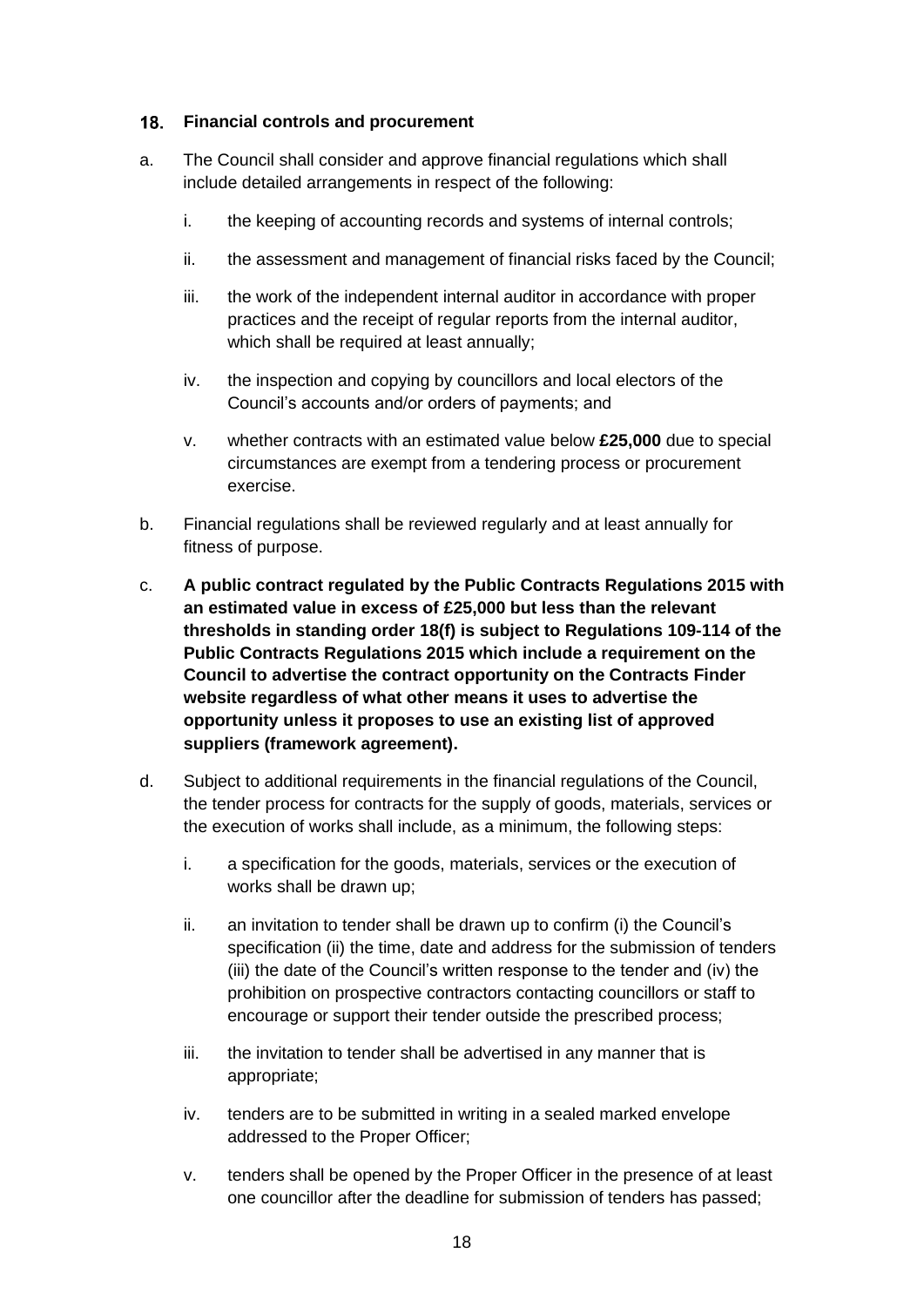- vi. tenders are to be reported to and considered by the appropriate meeting of the Council or a committee or sub-committee with delegated responsibility.
- e. Neither the Council, nor a committee or a sub-committee with delegated responsibility for considering tenders, is bound to accept the lowest value tender.
	- f. Where the value of a contract is likely to exceed the threshold specified by the Office of Government Commerce from time to time, the Council must consider whether the Public Contracts Regulations 2015 or the Utilities Contracts Regulations 2016 apply to the contract and, if either of those Regulations apply, the Council must comply with procurement rules. NALC's procurement guidance contains further details.

## <span id="page-18-0"></span>**Handling staff matters**

- a A matter personal to a member of staff that is being considered by a meeting of Council or the Personnel Committee is subject to Standing Order 11
- <span id="page-18-1"></span>**b** In accordance with standing order 11(a), persons with line management responsibilities shall have access to staff records.

### **20 Responsibilities to provide information**

See also standing order 21.

a **In accordance with freedom of information legislation, the Council shall publish information in accordance with its publication scheme and respond to requests for information held by the Council.**

**The Council, shall publish information in accordance with the requirements of the Local Government (Transparency Requirements) (England) Regulations 2015**.

#### <span id="page-18-2"></span> $21.$ **Responsibilities under data protection legislation**

Below is not an exclusive list. See also standing order 11.

- a The Council may appoint a Data Protection Officer.
- b **The Council shall have policies and procedures in place to respond to an individual exercising statutory rights concerning their personal data.**
- c **The Council shall have a written policy in place for responding to and managing a personal data breach.**
- d **The Council shall keep a record of all personal data breaches comprising the facts relating to the personal data breach, its effects and the remedial action taken.**